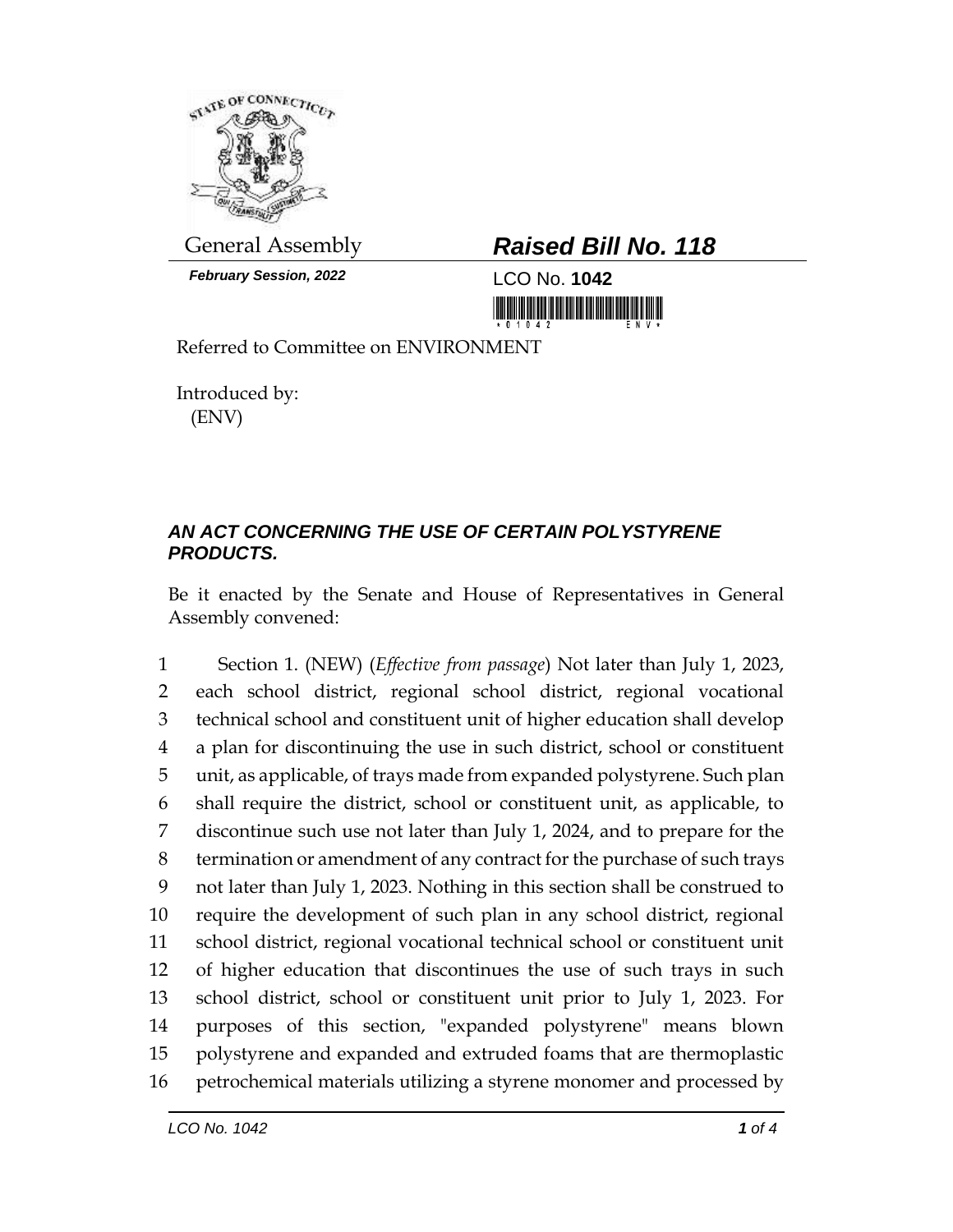any number of techniques, including, but not limited to, fusion of polymer spheres, injection molding, foam molding and extrusion-blown molding.

Sec. 2. (NEW) (*Effective July 1, 2024*) (a) For purposes of this section:

(1) "Consumer" means any business invitee of a restaurant or caterer;

 (2) "Expanded polystyrene" means blown polystyrene and expanded and extruded foams that are thermoplastic petrochemical materials utilizing a styrene monomer and processed by any number of techniques, including, but not limited to, fusion of polymer spheres, injection molding, foam molding and extrusion-blown molding;

 (3) "Single-use container" means any container made of expanded polystyrene intended for the containment of food or beverage provided by a restaurant or caterer to a consumer and customarily disposed of by the consumer after such use;

 (4) "Restaurant" has the same meaning as provided in subsection (b) of section 19a-342 of the general statutes; and

 (5) "Caterer" has the same meaning as "catering food service establishment", as provided in section 19a-36g of the general statutes.

 (b) (1) No owner or operator of a restaurant or catering business shall provide or distribute a single-use container to a consumer.

 (2) Any owner or operator who violates the provisions of this section for a first violation shall be issued a warning. Any owner or operator who violates the provisions of this section shall be fined two hundred dollars for a second violation, five hundred dollars for a third violation and one thousand dollars for a fourth or any subsequent violation. No such owner or operator may be issued more than one violation per day.

 (c) The provisions of this section shall not be construed to prohibit the provision or distribution of a single-use container that is: (1) Filled and

sealed prior to receipt by a restaurant or caterer and that is subsequently